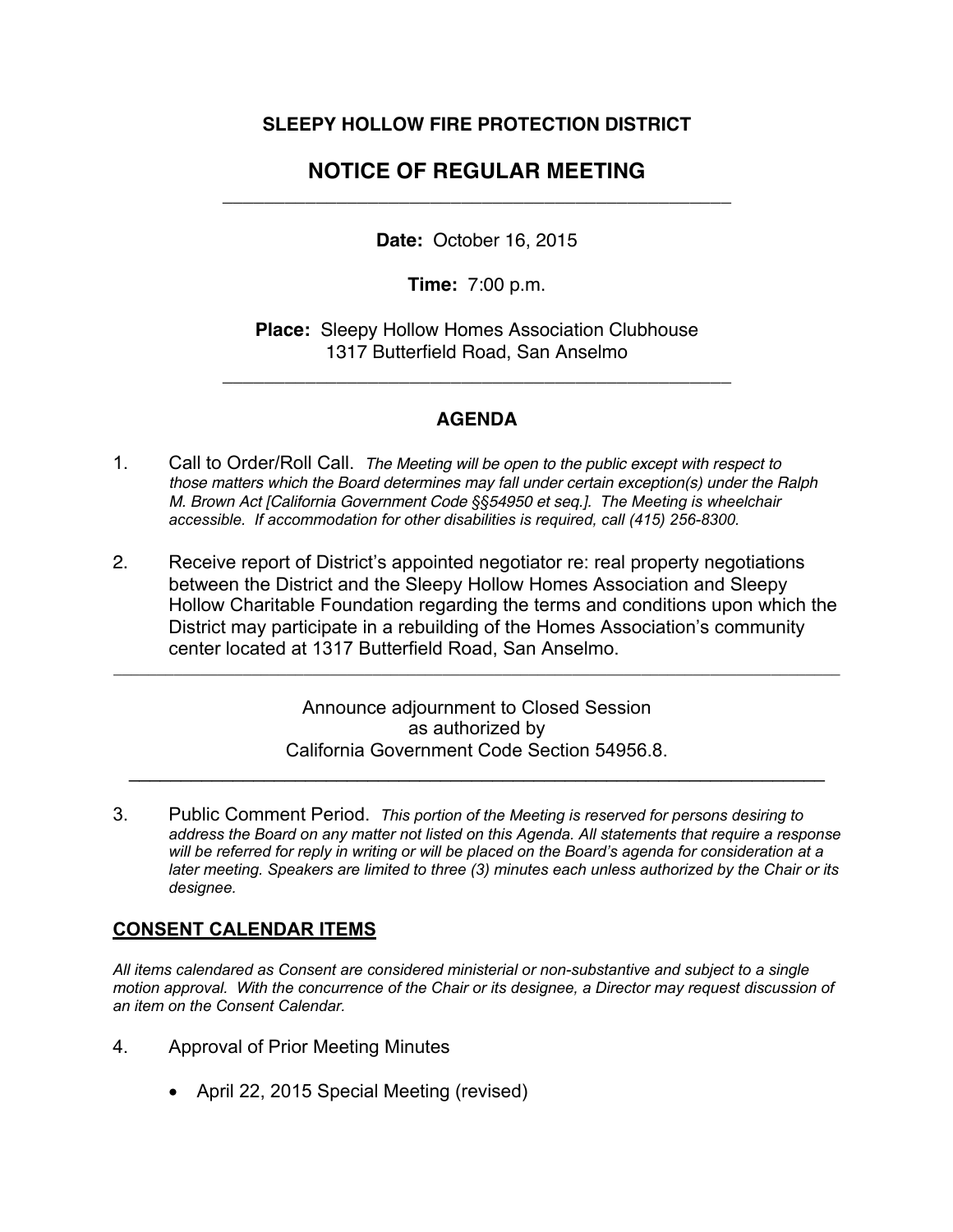### • June 26, 2015, Special Meeting **ACTION OR POSSIBLE ACTION ITEMS**

- 5. Announce action, if any, from Closed Session
- 6. Report re: November 3, 2015 election nomination results and Appointments in Lieu of Election and Oaths of Office of Director Berto and Director Finn
- 7. Financial and Operations Reports, including budget, annual audit, etc.
- 8. First reading of proposed new District Fire Code and consideration of proposed resolution adopting same
- 9. Discussion re: possible financial assistance program for sprinkler installations for future remodels in District subject to adopted Fire Code's sprinkler mandates
- 10. Review and proposed approval of consulting agreement with XMR Fire re: formulation and implementation of District Wildland Fire Hazard Mitigation Plan
- 11. Review and proposed approval of request from Sleepy Hollow Creek Committee for District to assume responsibility for the emergency sand bag station
- 12. Review and proposed approval of request from Sleepy Hollow Swim Team for District to reimburse cost of purchase and installation of AED for public use
- 13. Report re: potential request from Ross Valley School District for District assistance with possible public safety improvements at Hidden Valley School
- 14. Reports and discussion of (i) FIRESafe Marin matters; (ii) Ross Valley Fire Dept. matters, including consideration of proposal for SHFPD support for demonstration garden at RVFD Station 20; (iii) Ross Valley Paramedic Authority matters; and (iv) Directors' reports and announcements.
- 15. District Fire Pumps Program update
- 16. Adjournment to next Regular Meeting: November 19, 2015 (anticipated)

#### Affidavit of Posting

I hereby certify that I posted the above Notice of Special Meeting of Board of Directors of the Sleepy Hollow Fire Protection District in a conspicuous place freely accessible to the public at the following location(s) on October 12, 2015:

> Sleepy Hollow Homes Association Clubhouse 1317 Butterfield Road San Anselmo, California 94960